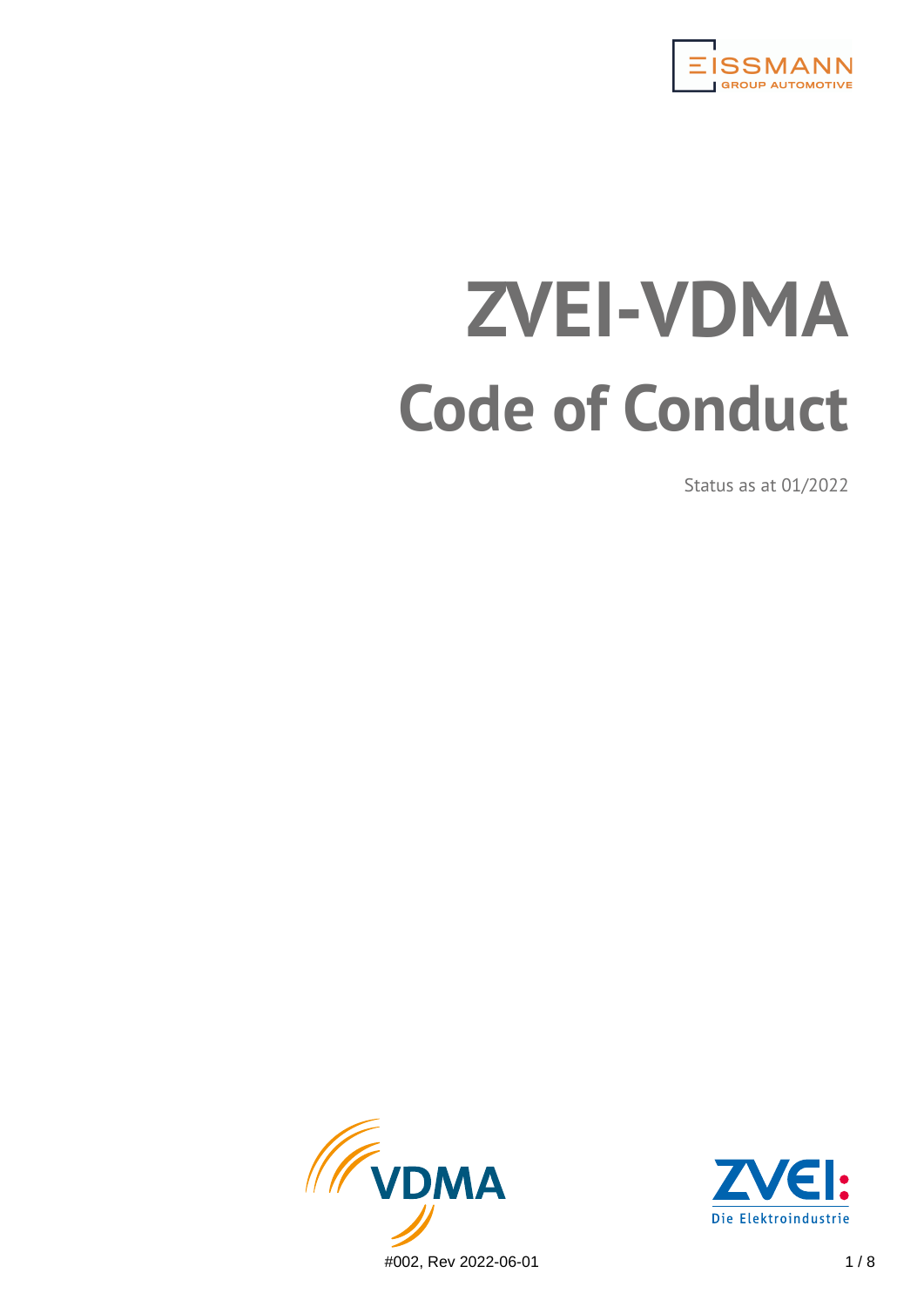## *Preamble*

Innovations are not conceivable in our society today without the electrical and digital industry (ZVEI) and mechanical and plant engineering (VDMA). Small and medium-sized companies from both sectors are particularly successful at creating products and applications that offer pioneering solutions in areas such as climate protection, the conservation of resources and safe workplaces. They also contribute to societal and economic development around the world. Actions here are consistent with the current legal framework and a basic understanding of responsible and ethical behaviour as formulated in this joint Code of Conduct.

# *1. Basic understanding*

This Code of Conduct is based on a shared conception of socially responsible company management as defined by the following guiding principles. We, the undersigned company,

Eissmann Group Automotive

Company name

accept responsibility for the consequences of our business decisions and activities in respect of the legal, economic, technical, social and environmental implications as far as possible within our available scope of action. We thus contribute to the societal and economic development of the countries and regions in which we operate.

Our actions are consistent with the relevant legal regulations. We are guided by ethical values and principles, in particular integrity and honesty, as well as respect for the dignity of human beings as set out in the principles of the Universal Declaration of Human Rights of the United Nations, the OECD Guidelines for Multinational Enterprises, the Core Labour Standards of the International Labour Organisation and the United Nations Guiding Principles on Business and Human Rights.

This Code of Conduct defines the basic principles of our actions, and we actively demand that it is observed by our employees worldwide. Its standards apply in all branch offices and business units within our company.

We expect the same basic understanding from our business partners. It is not intended to constitute a basis for third-party rights.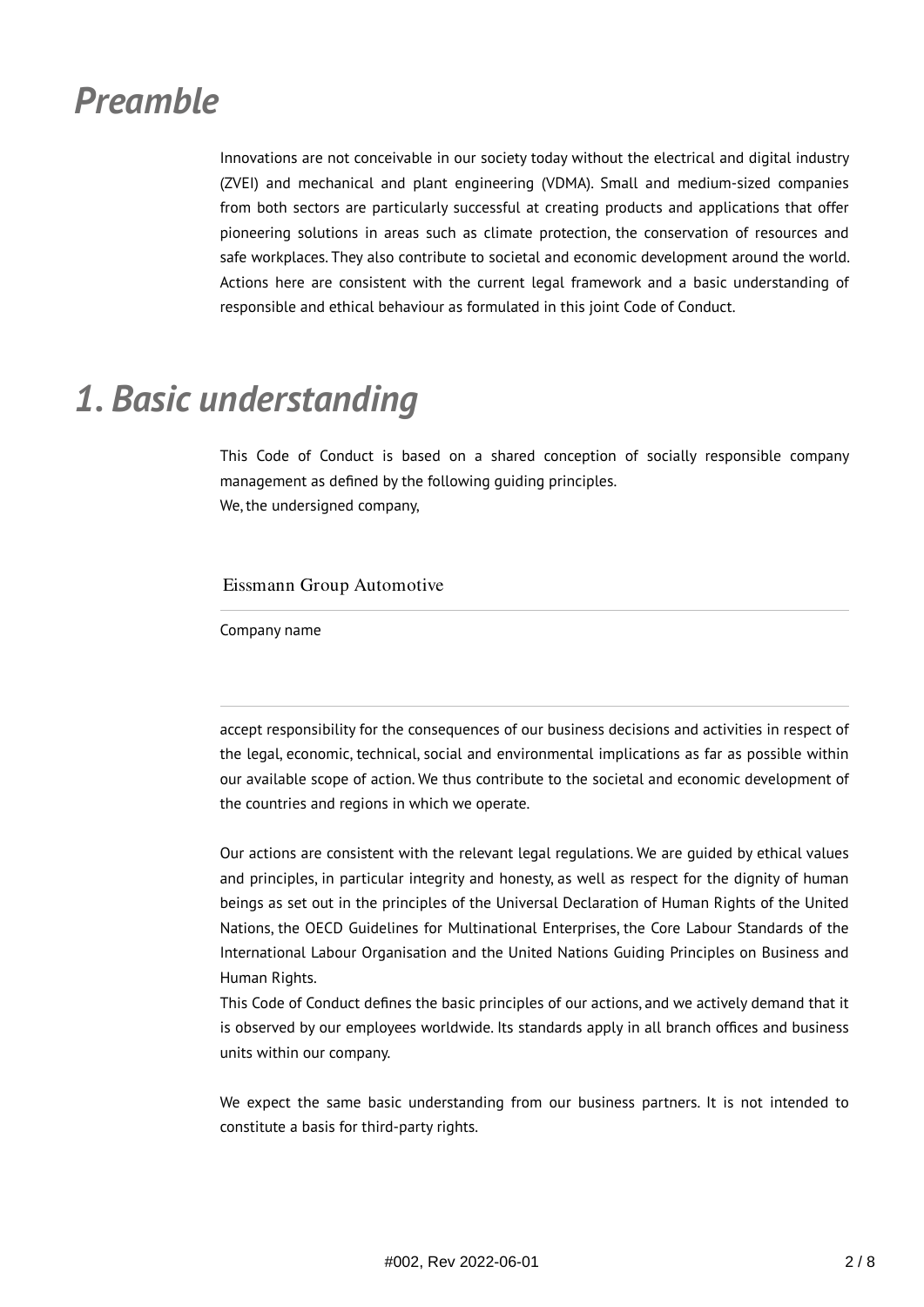# *2. Compliance with legislation*

It is a matter of course for us that we will comply with current laws and other legal requirements in the countries in which we operate. In cases where local laws and regulations are less restrictive, our actions are guided by the principles of this Code of Conduct. Where there is a direct conflict between mandatory local law and the principles contained in this Code of Conduct, the local laws shall take precedence. Nevertheless, we endeavour to comply with the content of this Code of Conduct.

# *3. Integrity and compliance*

We have implemented suitable compliance<sup>1</sup> measures so that the following areas are covered appropriately:

#### *3.1 Corruption*

We do not tolerate corruption, bribery or blackmail; they impede fair competitive conditions. Gifts made with the intention of influencing business decisions or which could give the appearance of doing so or to obtain some other undue advantage are neither promised, offered, granted, requested nor accepted in our business relationships. Nor do we allow these to be promised to us. Especially strict standards must be applied when dealing with people for whom particular rules apply under criminal and liability law (e.g. public officials).

#### *3.2 Fair competition*

We operate in compliance with national and international competition and anti-trust legislation and do not participate in price agreements, sharing markets or collusion in respect of customers, markets and bids.

#### *3.3 Prevention of money laundering*

Money laundering is the term used for bringing money obtained illegally or from illegally acquired assets into the legal financial and economic system. We comply with our legal obligations to prevent money laundering and do not participate in transactions that serve to disguise or integrate criminal or illegally acquired assets.

#### *3.4 Protection of information and intellectual property*

We protect confidential information and respect intellectual property; transfers of technology and know-how must be made in a way that protects intellectual property rights, customer information, business secrets and information that is not in the public domain. We observe the current laws to protect business secrets and treat our business partners' confidential information accordingly.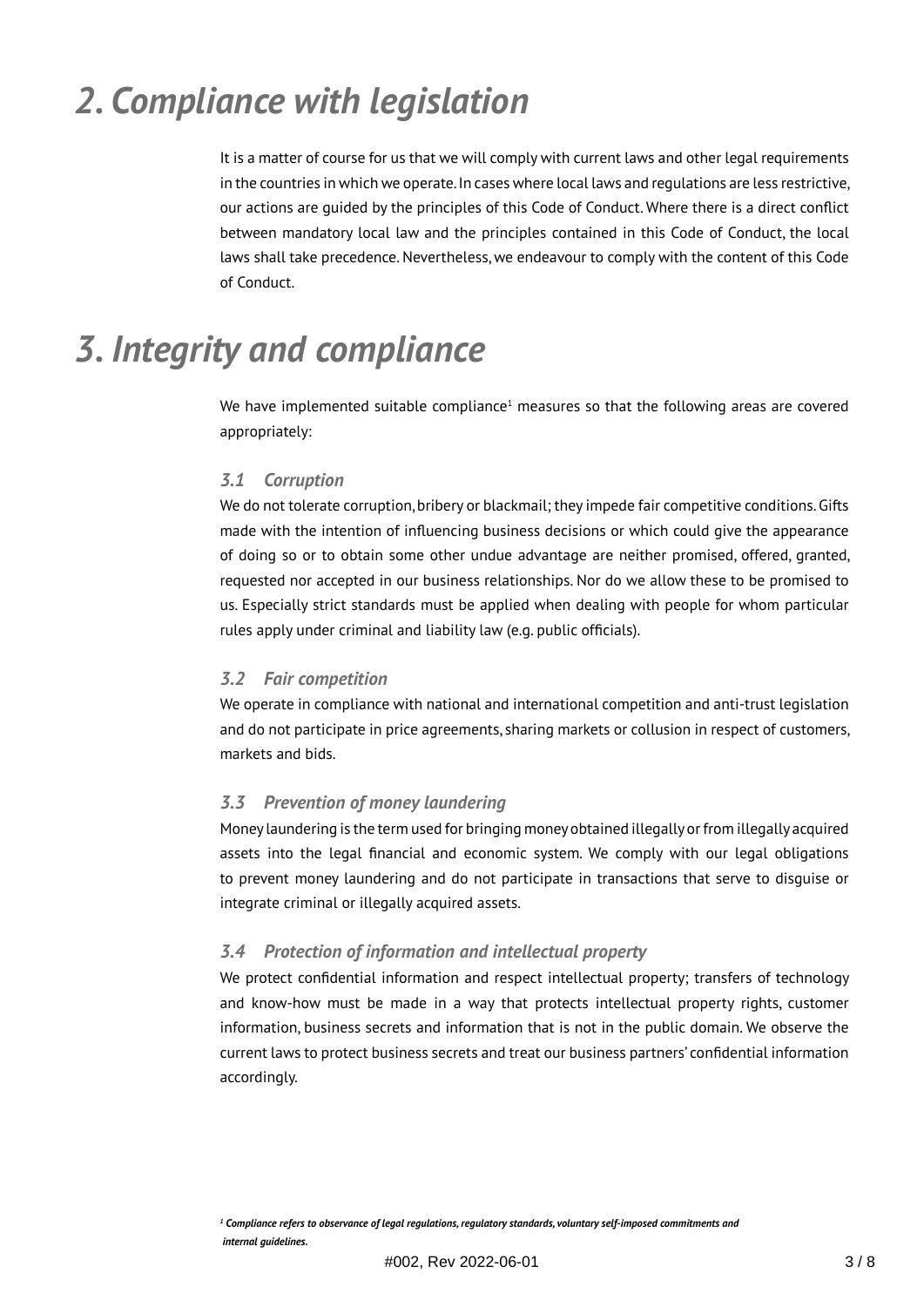#### *3.5 Data protection*

We process, store and protect personal data in compliance with statutory regulations. Personal data is therefore treated confidentially and only collected for legal, previously defined purposes in a transparent manner. We only process personal data if it is protected against loss, modification and unauthorised use or disclosure using appropriate technical and organisational measures.

#### *3.6 Export controls*

We undertake to comply with legal standards relevant to export controls – including but not limited to approval requirements, export bans and support bans – in the course of shipping and exporting our goods.

#### *3.7 Avoidance of conflicts of interest*

We avoid internal and external conflicts of interest which could illegitimately influence business relationships. Where this is not successful, we disclose these conflicts.

### *4. Health and safety*

We protect our employees' health by taking suitable measures in relation to health and safety at work (e.g. the implementation of a company health and occupational safety management system) that provide appropriate cover in the following areas:

- Compliance with current laws and guidance set out in international standards relating to health and safety at work<sup>2</sup>;
	- Suitable workplace design, safety regulations and provision of suitable personal protective equipment;
	- Implementation of preventive checks, emergency measures, an accident reporting system and further suitable measures for continuous improvement;
	- Provision of access to adequate quantities of drinking water and access to clean sanitary facilities for employees.

We ensure that our employees have received adequate instruction.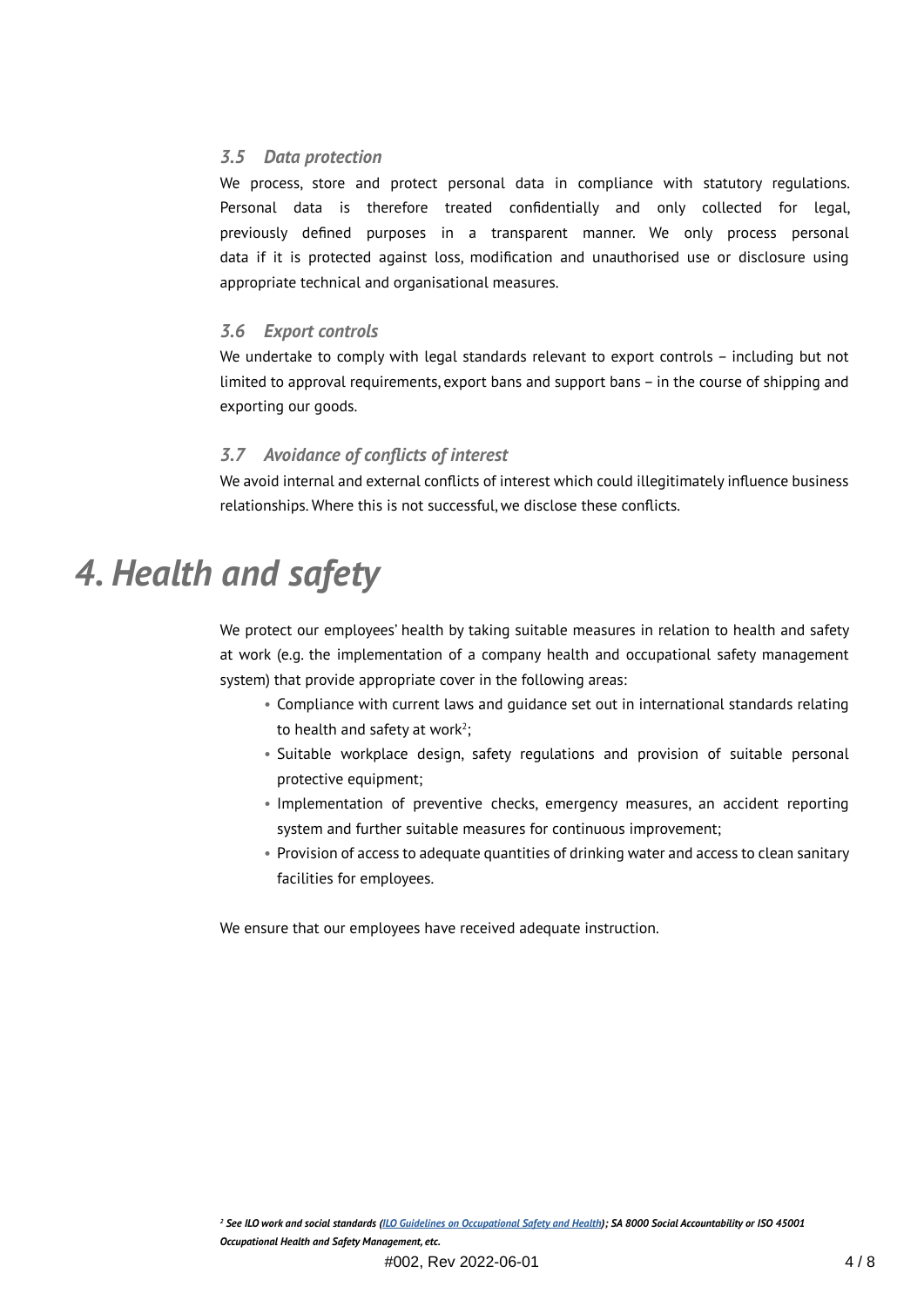# *5. Remuneration and hours of work*

Remuneration is based on current laws and, if applicable, current binding collective agreements and is supplemented by the relevant national legislation on minimum wages. Employees are given clear, detailed and regular information on the composition of their remuneration.

We comply with current laws and (international) working standards $^3$  in respect of the maximum permissible working hours and ensure that

- working time, including overtime, does not exceed the relevant legally permissible maximum limits;
- the hours worked per week, including overtime, do not exceed 60 hours per week, even in exceptional circumstances and even if no such stipulations exist;
- employees have at least one full day per calendar week free.

# *6. Observance of human rights*

We pay attention to and support compliance with internationally recognised human rights and

- respect the personal dignity, privacy and personal rights of each individual;
- protect and uphold the right to freedom of speech and freedom of expression;
- do not tolerate unacceptable treatment of employees such as physical and psychological hardship, sexual and personal harassment or discrimination.

#### *6.1 Prohibition of child labour*

We do not tolerate any child labour<sup>4</sup>. We do not employ any employees who cannot prove that they are at least 15 years old, and we require proof of age to be submitted. For countries which fall within the exception for developing countries according to ILO Convention No. 138, the minimum age can be reduced to 14 years. We do not hire employees for dangerous work who, according to ILO Convention No. 182, cannot prove that they are at least 18 years old.

#### *6.2 Prohibition of forced labour*

Forced labour, modern slavery or comparable acts that involve the deprivation of liberty are forbidden.<sup>5</sup> All work must be voluntary, and it must be possible to end the employment relationship.

#### *6.3 Freedom of association and collective bargaining*

We respect the right of employees to freedom of association, freedom of assembly and to engage in collective bargaining and pay negotiations<sup>6</sup>, providing this is legally permissible and possible in the relevant country in which we are operating. If this is not permissible, we look for appropriate compromises for our employees.

*<sup>3</sup>ILO Convention [No. 1](https://www.ilo.org/dyn/normlex/en/f?p=NORMLEXPUB:12100:0::NO::P12100_INSTRUMENT_ID:312146) (Hours of Work (Industry) Convention), 1919)*

*<sup>4</sup>ILO Convention Nos. [79,](https://www.ilo.org/dyn/normlex/en/f?p=NORMLEXPUB:12100:0::NO::P12100_ILO_CODE:C079) [138](https://www.ilo.org/dyn/normlex/en/f?p=NORMLEXPUB:12100:0::NO::P12100_ILO_CODE:C138), [142](https://www.ilo.org/dyn/normlex/en/f?p=NORMLEXPUB:12100:0::NO::P12100_ILO_CODE:C142) and [182](https://www.ilo.org/dyn/normlex/en/f?p=NORMLEXPUB:12100:0::NO::P12100_ILO_CODE:C182)*

*<sup>5</sup>ILO Convention Nos. [29](https://www.ilo.org/dyn/normlex/en/f?p=NORMLEXPUB:12100:0::NO::P12100_ILO_CODE:C029) and [105](https://www.ilo.org/dyn/normlex/en/f?p=1000:12100:0::NO::P12100_ILO_CODE:C105)*

*<sup>6</sup>ILO Convention Nos. [87](https://www.ilo.org/dyn/normlex/en/f?p=NORMLEXPUB:12100:0::NO::p12100_instrument_id:312232), [135](https://www.ilo.org/dyn/normlex/en/f?p=NORMLEXPUB:12100:0::NO::P12100_INSTRUMENT_ID:312280) and [154](https://www.ilo.org/dyn/normlex/en/f?p=NORMLEXPUB:12100:0::NO::P12100_INSTRUMENT_ID:312299)*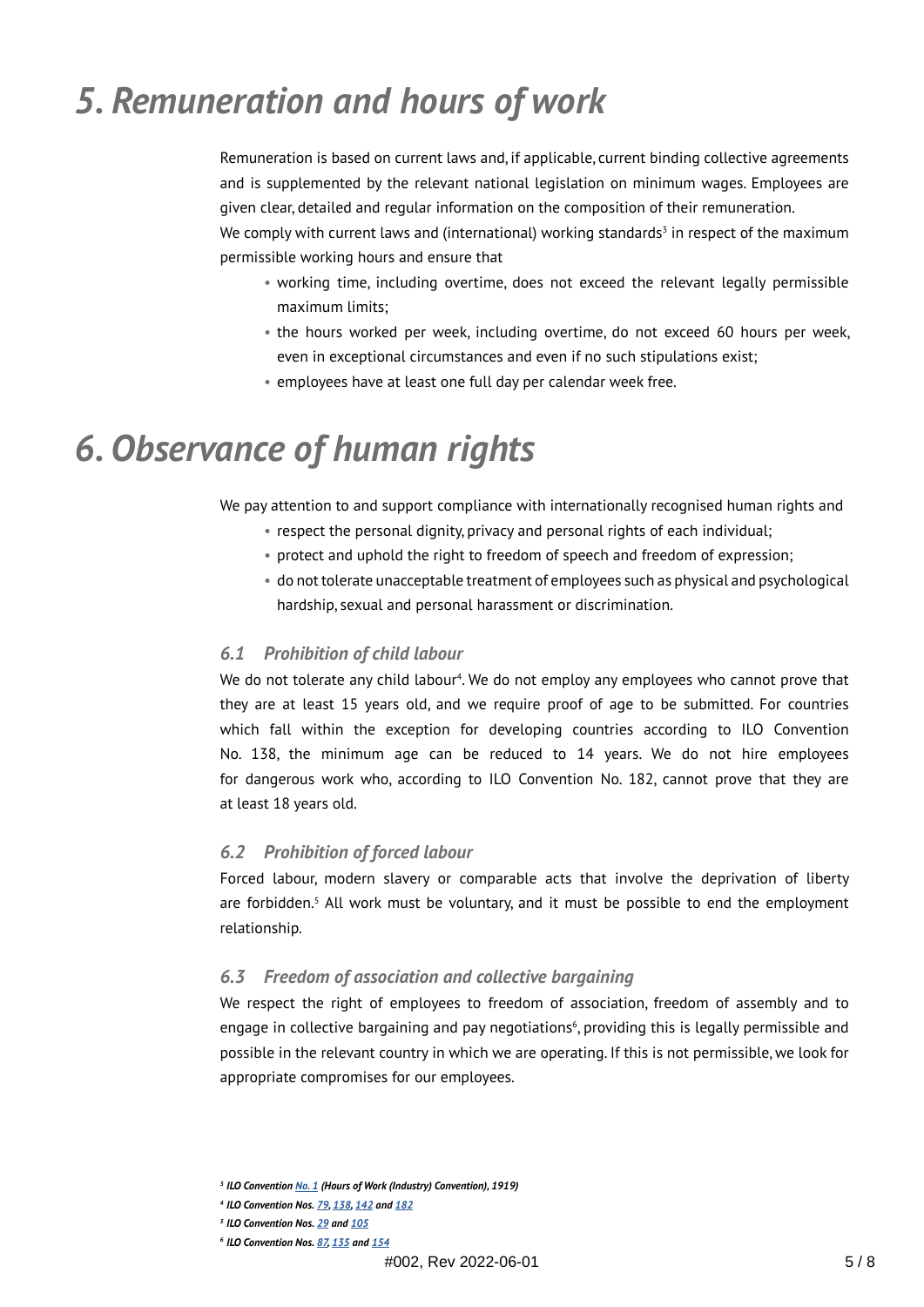#### *6.4 Promotion of diversity, equal opportunities*

We encourage equal opportunities and do not tolerate discrimination.<sup>7</sup> We treat all people equally regardless of gender, age, skin colour, ethnic origin, sexual identity and orientation, disability, religious affiliation, worldview or other personal attributes.

### *7. Environment, energy and climate protection*

We act in compliance with current legislation and are guided by international standards ${}^{\rm 8}$  in order to minimise negative impacts on the environment and continuously improve our activities in respect of environment and climate protection.

All employees are made aware of environmental issues and the necessary training is offered. We have implemented appropriate environmental protection measures (e.g. the implementation of a company environmental management system) that cover the following topics appropriately:

- Setting objectives, defining and implementing measures and ensuring the continuous improvement of these;
- Environmental aspects such as the reduction of  $CO<sub>2</sub>$  emissions, increasing energy efficiency, using renewable forms of energy, safeguarding the quality of water and reducing water consumption, safeguarding air quality, encouraging resource efficiency, reducing waste and disposing of waste in the proper way and responsibly handling substances that are dangerous to human beings and the environment.

## *8. Dealing with conflict minerals*

We exercise the necessary care to take measures to avoid using conflict minerals in our products in order to prevent human rights violations, corruption and financing armed groups or similar via this route.

### *9. Supply chain*

We expect our suppliers to comply with the principles of this Code of Conduct or to apply comparable codes of conduct. Furthermore, we encourage them to implement the criteria in this Code of Conduct in their own supply chains.

We reserve the right to systematically apply this Code of Conduct with our suppliers and to carry out checks as warranted. This may take the form of questionnaires, assessments or audits.

*<sup>7</sup> ILO Convention No. [111](https://www.ilo.org/dyn/normlex/en/f?p=NORMLEXPUB:12100:0::NO::P12100_ILO_CODE:C111)*

*<sup>8</sup> ISO 14001 and Standards of OECD Guidelines/COP21*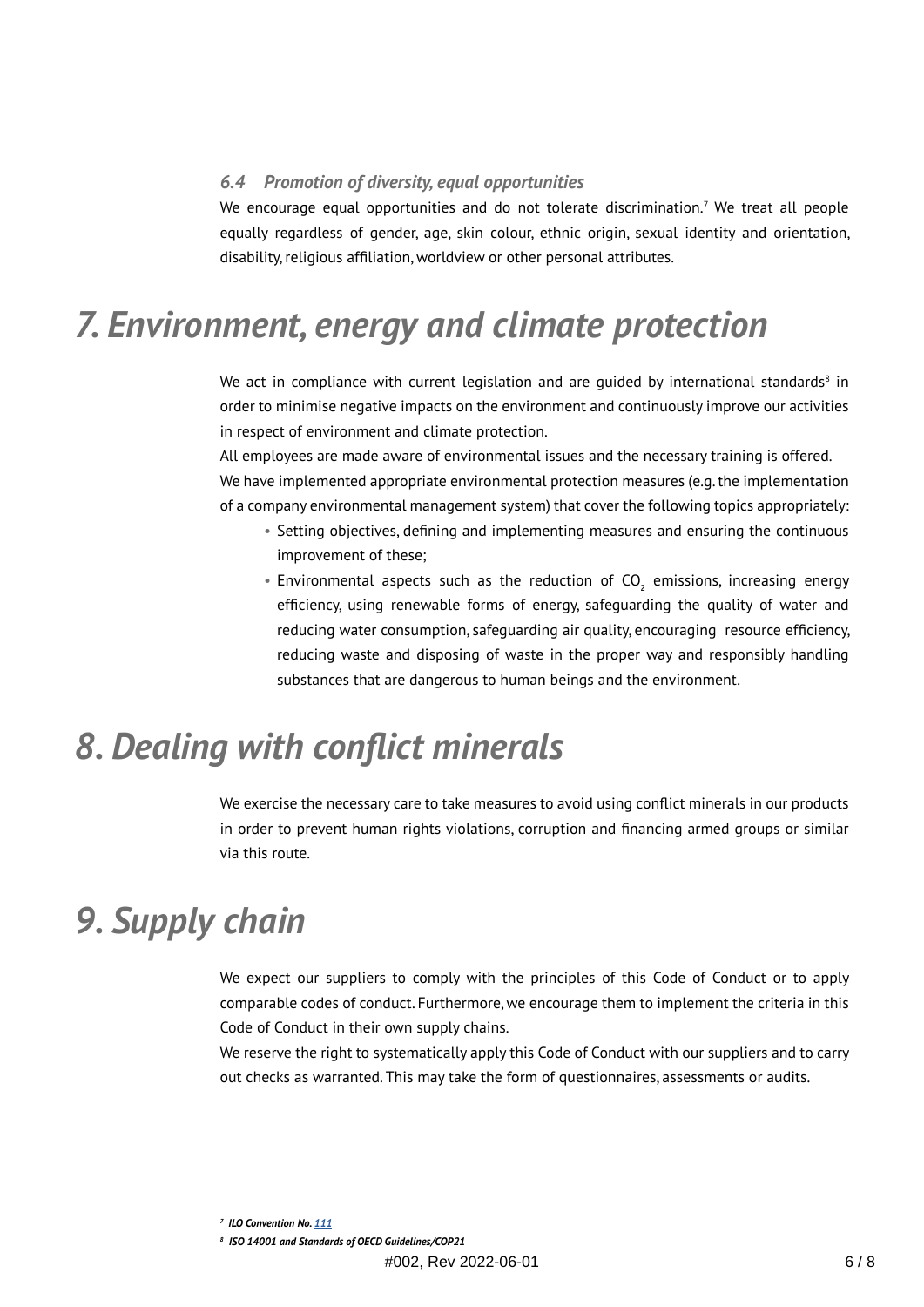Should this cause doubts as to whether this Code of Conduct is being followed, the supplier is requested to take suitable measures to counter this and to notify its contact in our company of the course of action. If required, the cooperation arrangement will be ended.

## *10. Consumer interests*

Where the interests of consumers are affected, we follow consumer protection provisions and appropriate sales, marketing and information practices. Special attention is paid to groups that require particular protection (e.g. young people or pregnant women).

### *11. Execution and implementation*

We make suitable and reasonable efforts to continuously implement, document and apply the principles and values in the Code of Conduct. All employees are made aware of what this Code of Conduct contains and receive training on relevant topics as required. Violations of the Code of Conduct are not tolerated and can have consequences under employment law.

#### *11.1 Communication*

We communicate openly in dialogue with employees, customers, suppliers and other interest and stakeholder groups regarding the requirements of this Code of Conduct and its implementation.

#### *11.2 Information on infringements*

We offer our employees and business partners access to a protected mechanism that will allow them to confidentially report possible violations of the principles of this Code of Conduct.

If you would like to pass on any information, please contact the following person/office directly or anonymously.

Dr. Frank Straile, Christian Mehrer; Compliance Management

#### Name of contact/office

compliance@eissmann.com, +49 7125 9373 2000, www.eissmann.com/compliance

Contact data (e-mail address, telephone number)